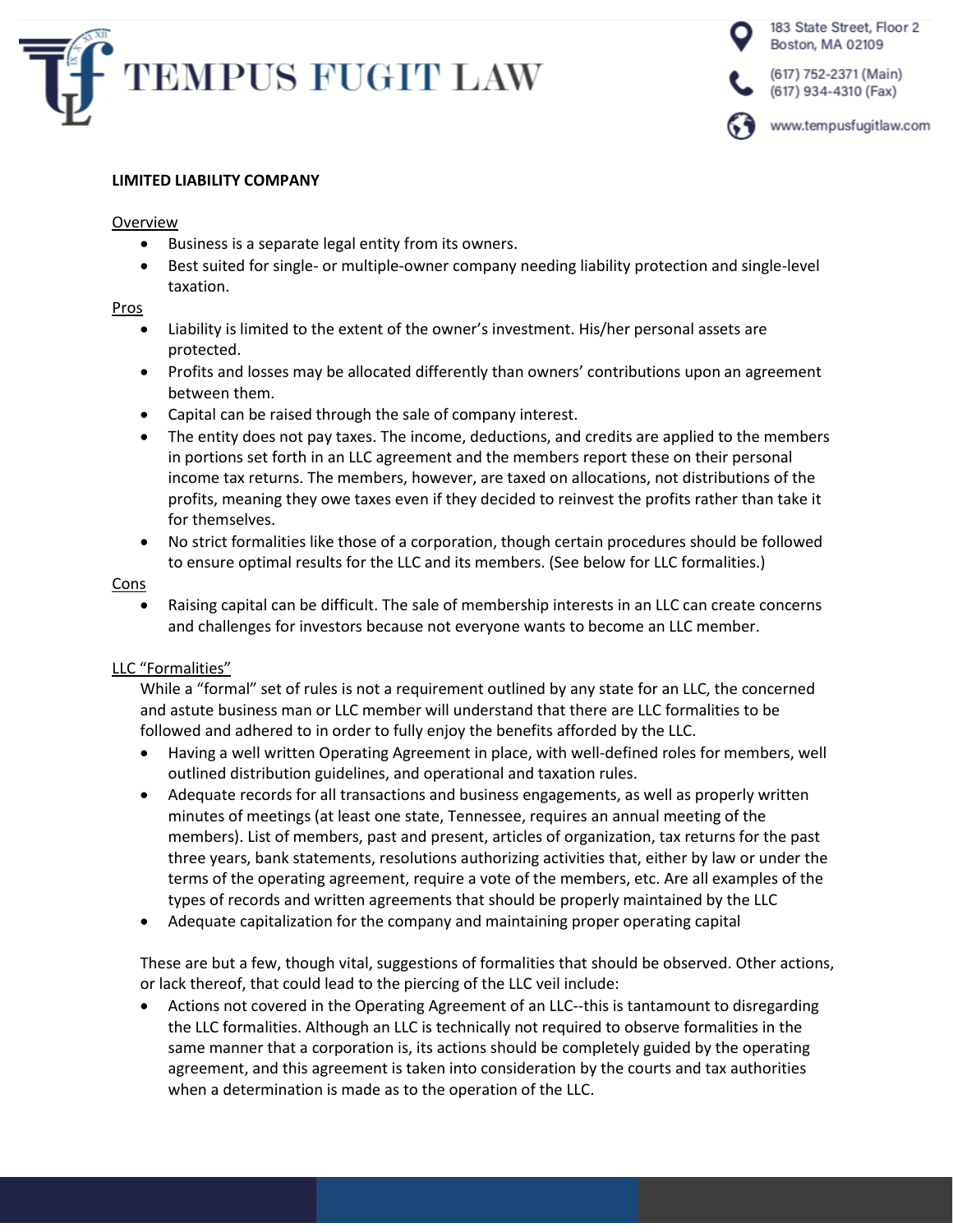



- Deficient or inadequate capitalization is another important deficiency that a court or tax regulator will examine when determining the intent of the LLC and its member's and will usually factor heavily in their decision to pierce the veil. It is important that an LLC be properly capitalized and funded, and that the members manage the funds properly in order to run business properly. Siphoning too many assets or capital and leaving too little in the coffers to satisfy creditors or company operations may lead to a veil-piercing determination.
- Co-mingling of funds is a bad idea in any form of corporation or LLC. Any sense of co-mingling of funds or accounts will almost certainly lead to an "alter-ego" determination by the courts or a tax regulatory board and will lead once again to veil piercing--thereby risking personal assets and stripping members of the liability and asset protection. It is a best-practices act to make certain that separate accounts are maintained and monitored.
- The amount of discretion shown by the members should be metered to ensure that all actions are deemed to be in the best interest of the LLC or the business. Personal agenda's should come secondary to the LLC as a whole, lest it be determined that it was formed for an express personal agenda and not a business goal.
- The LLC should never be treated as an extended personal account of its owners or members. The courts and tax regulatory boards regularly examine the financial dealings and workings of an LLC to determine whether it is a working business or an independent profit center for its owners or members. If it is deemed an independent profit center, the veil could be pierced and there can be tax penalties and liabilities against the owner or members personally.

An LLC should pay and guarantee its own debts, unless specifically outlined in the operating agreement for specific requirements for such things as the rental or leasing of real property, etc. At times, if an owner or member regularly guarantees or pays debts, he will have been shown to act as an alter ego of the LLC and hence will cause that LLC to lose its separate entity status. Owners should not pay or guarantee the debts of their own LLC unless it is specifically outlined in the operating agreement for specified purposes.

# **Other uses of LLCs**

- *Holding personal real estate***. Mixing business and personal assets into a single entity exposes personal assets to the judgment creditors of the business. Ideally, individualized LLCs should be used for holding particular assets. The LLC, therefore, can act as a shield entity with ease of management and restrictive rights of future creditors. Whenever feasible, separate LLCs should be used with each piece of investment property. This usually insulates assets and prevents cross-liability, keeping all of the eggs out of one basket.**
	- o **It is worth noting that, in order for an LLC to hold a piece of real estate, the LLC must be listed as the owner on the deed to the property. Often, this means that the individual must transfer the property to the LLC. The deed of transfer must be recorded at the applicable registry of deeds. This may cause an issue if a bank has issued the individual a mortgage in his/her individual name. Often, the lender will not allow an individual to transfer the property to the LLC without being in default of the mortgage. It is best to consult an attorney before making the transfer. Ideally, the LLC will secure the mortgage and avoid this problem altogether.**
- *Holding business real estate***. The operations of an active business should be owned separately from the real estate upon which the business operates. If, for example, a restaurant patron**